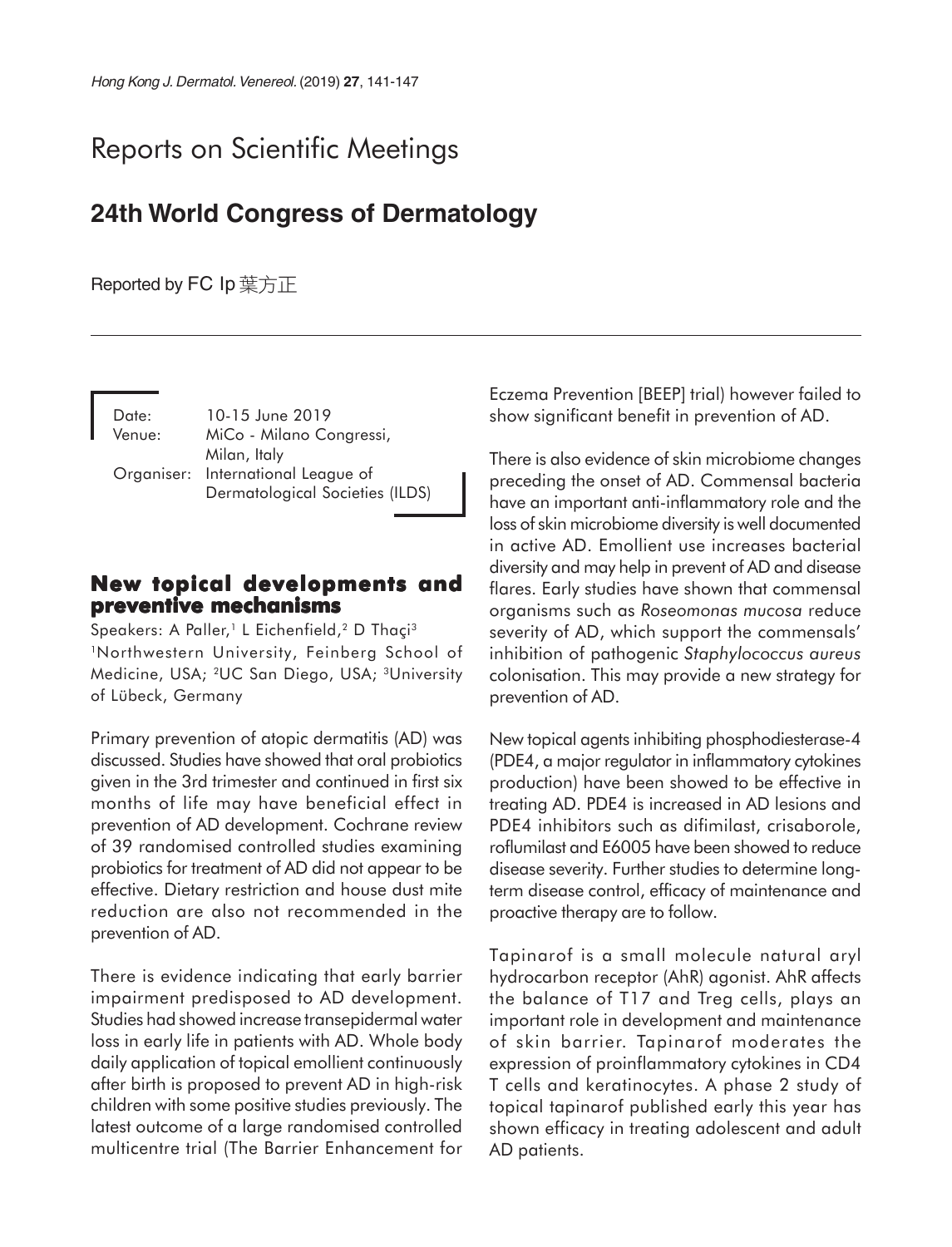Topical JAK inhibitors are being actively studied in treatment of AD. Topical tofacitinib (JAK1/3 inhibitor), topical ruxolitinib (JAK1/2 inhibitor), topical delgocitinib (JAK1/2/3 inhibitor) have been shown to be efficacious for treatment of AD in early studies with no severe adverse reaction.

#### *Learning points: Learning points:*

Newly developed topical therapeutics such as PDE4 inhibitors, tapinarof and JAK inhibitors offered new modalities of treatment for AD. Modification of skin microbiome may be a new strategy for prevention of AD.

### **Nail update**

Speakers: BM Piraccini,<sup>1</sup> B Richert,<sup>2</sup> P Chang<sup>3</sup> <sup>1</sup>University of Bologna, Italy; <sup>2</sup>Brugmann University Hospital, Belgium; 3Guatemala's Social Security General Hospital, Guatemala

Almost all nail melanoma is adult onset with single digit involvement. The features are longitudinal melanonychia with or without Hutchison's sign, longitudinal melanonychia with nail plate abnormality, ulceration or nodules of nail bed, ulceration with Hutchison's sign. Dermoscopy will help to delineate the malignant features such as multicolor lesions, interrupted lines of melanonychia and micro-Hutchison's sign.

There has been an increasing use of biologics in the treatment of nail psoriasis. Apart from TNF alpha inhibitors such as adalimumab, IL-17 inhibitor and IL-23 inhibitor have been shown to be efficacious. Acrodermatitis continua of Hallopeau can also be treated with biologics such as adalimumab.

There are a significant number of patients with connective tissue diseases have proximal nail fold changes that can be observed under dermoscopy. The changes in nail fold capillaries are categorised into morphology, diameter, architecture and density. In systemic sclerosis, early disease shows limited number of giant capillaries, active disease shows numerous giant capillaries and frequent microhaemorrhages, while late disease shows marked loss of capillaries and extensive avascular area. In dermatomyositis, apart from scleroderma pattern, the most typical feature are tortuous and arborescent capillaries.

#### *Learning points: points:*

Dermoscopy is very helpful in the diagnosis of nail melanoma and connective tissue diseases. The clinical signs in nail bed and nail fold can be picked up with dermoscopy under experienced eyes.

## **Toxic epidermal necrolysis: to treat xic to treat or not to treat? Immunotherapy vs. not Immunotherapy vs. supportive therapy**

Speakers: CH Hu,<sup>1</sup> T Shiohara,<sup>2</sup> P Wolkenstein,<sup>3</sup> S Oro<sup>4</sup> 1 Department of Dermatology, Taipei Medical University, Taiwan; 2 Department of Dermatology, Kyorin University, Japan; <sup>3</sup>University Paris-Est Creteil, France; <sup>4</sup>Henri-Mondor Hospital Paris, France

Controversies existed as to whether treatment with immunotherapy for toxic epidermal necrolysis (TEN) and Stevens Johnson syndrome (SJS) will improve outcome and survival benefit. There have been no large controlled trials to support or disprove the benefit of treatment. There has been also no consensus on which immunotherapy should be used. Systemic corticosteroids, IVIg, cyclosporine and anti-TNF-α all have been used to treat TEN or SJS.

Systemic corticosteroids have been used widely as first-line treatment. A number of regimens have been used, including pulse methylprednisolone which decreases several pro-inflammatory cytokines. There have been a few reports of infectious complications, which is the major drawback. The outcome of IVIg treatment is inconclusive. Non-comparative studies showed no benefit on mortality or progression. There seemed to be more deaths observed in elderly and patients